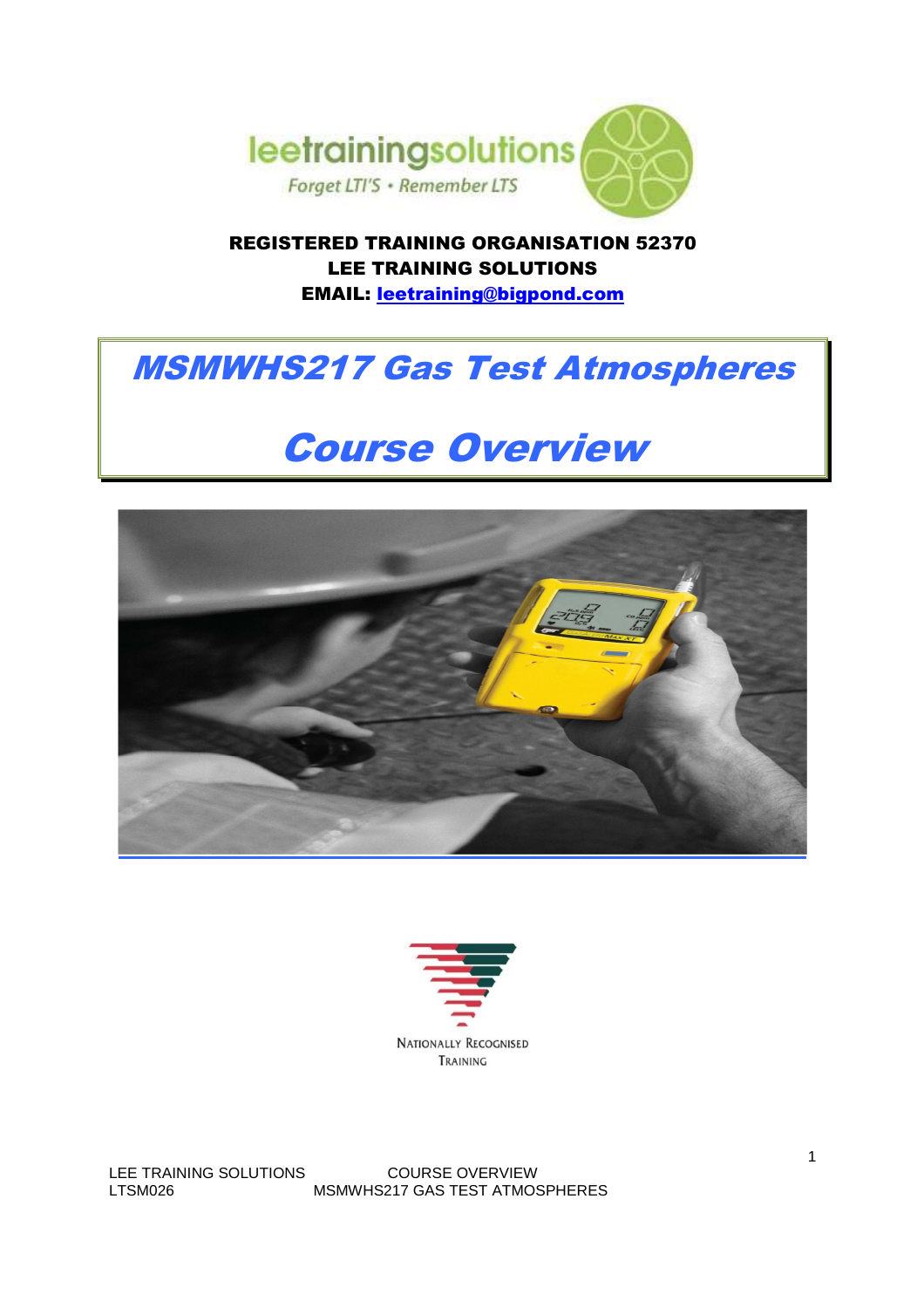

# **COURSE OVERVIEW INFORMATION**

# **Course Description**

# **MSMWHS217 GAS TEST ATMOSPHERES**

The course provides enrolled candidates with job opportunities in the Industry Mining, Construction and Resource industry.

The course is delivered with off the job and on the job training by fully qualified Trainers and assessors for Lee Training Solutions Pty Ltd.

### **Course Requirements**

- Minimum of 18 years of age
- The ability to read, write and communicate in English

### **Unique Student Identifier (USI)**

Lee Training Solutions will be required in order to process your competency after training has been completed a validation of your Unique Student Identifier number (USI).

### **What is your (USI)**

The USI is a randomly-generated alpha-numeric code that is available online and at no cost to the student. That code will stay with that individual student for life and be recorded with any nationally recognised VET course that is undertaken.

#### **When must I give the number to the Trainer?**

The USI must be given to the trainer prior to training commencing for validation purposes.

#### **Will my USI number be secure?**

**Yes.** Under the Privacy Act 1988 and the legislation retaining to your USI number Lee Training Solutions must keep this number secure. This will be managed through our Student Management System (Job ready).

**Unique Student Identifier (USI) Exemption**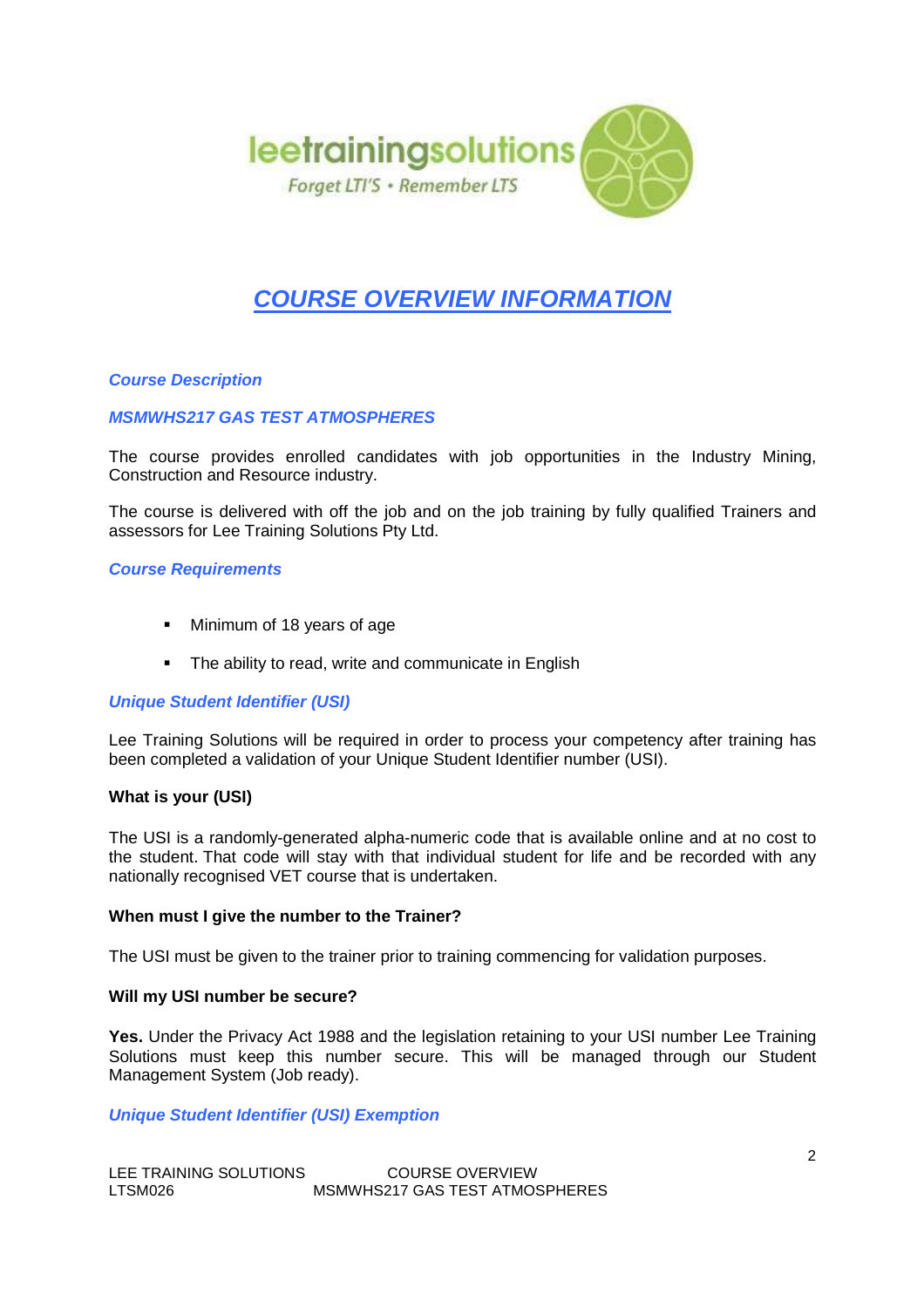

**Candidates can apply to the USI department at usi.gov.au for an exemption; Lee Training Solution must site an original copy of the exemption prior to training commencing. Career opportunities/ pathways** 

On successful completion of the course, the Statement of Attainment achieved may lead to employment in the Mining, Resources and Construction industry.

# **Units of competency to be achieved**

The Course is achieved through gaining competency in the following unit.

# **MSMWHS217 GAS TEST ATMOSPHERES**

### **Personal protective equipment**

Personal protective equipment is needed to ensure the Safety and Health of all candidates undertaking the course. It is a course requirement that the following minimum personal protective equipment is brought to the course:

- Safety boots
- Long jeans or trousers
- Sun protection

### **Stationary**

Candidates will be required to bring a pen to the course.

#### **Theory classes**

Learner guides are supplied to all candidates at the beginning of the course. Written assessment of the candidate's knowledge will be undertaken to ensure competency in line with the unit requirements.

### **Practical component:**

Practical assessments are undertaken after the successful completion of the written assessment.

Practical assessments will be observed by the assessor to ensure that competency is achieved in line with the unit requirements.

Practical tasks must be undertaken in a safe manner otherwise a record of Not yet competent may be recorded.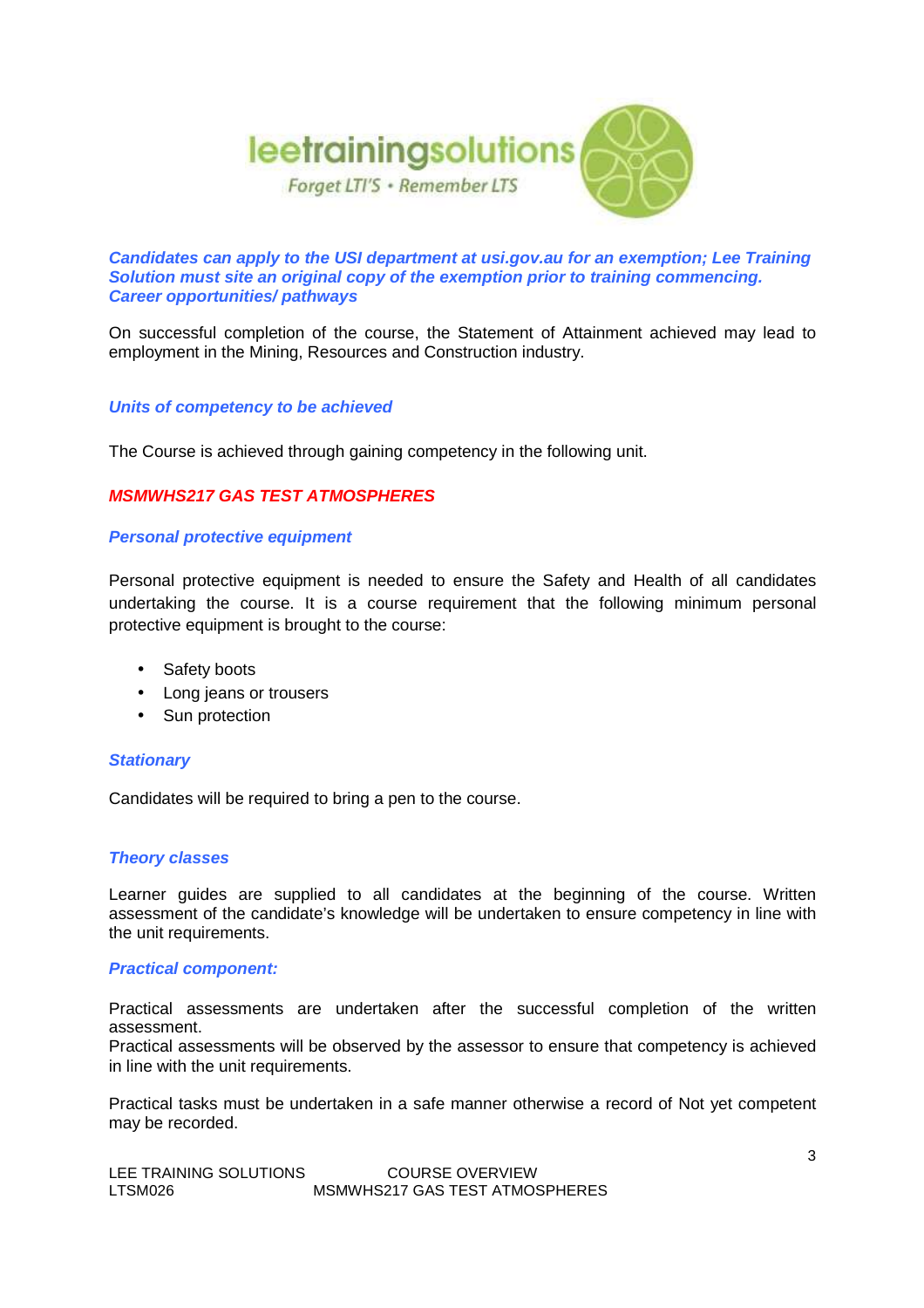

# **Delivery mode and duration**

This unit is delivered over a half a day.

The delivery mode for the unit will be:

- Course presentation
- Written assessment
- Practical assessment

# **Competency Achievement**

Lee Training Solutions provides appropriate learning support to all candidates through its training and assessment delivery applying reasonable adjustment to training and assessment where learning difficulties are experienced by the candidate. 1 re assessment will be provided to assist a candidate to gain competency. However where this re assessment is provided and a candidate has not yet gained competency a repeat of training and assessment in any unit of competency will attract further course fees.

# **Recognition of Prior Learning**

RPL is a form of assessment that acknowledges skills and knowledge gained through:

- Formal training conducted by industry or education
- Work experience
- Life experience

The main principle of RPL focuses on the outcomes of learning rather than when or where the learning occurred. Evidence of competency is collected by the candidate and submitted to the nominated assessor and assessment is made based on the required industry standard within the relevant training package unit of competency.

If you believe this may apply to you for any part of the course, then you should request an application kit during the enrolment process.

### **Course Fee:**

The following course fees relate to this unit:

- Course fee- As per advertised price
- Secondary assessments- \$80 including GST per person
- Day rates for large bookings can be arranged by contacting Lee Training Solutions
- Companies will be charged GST on training provided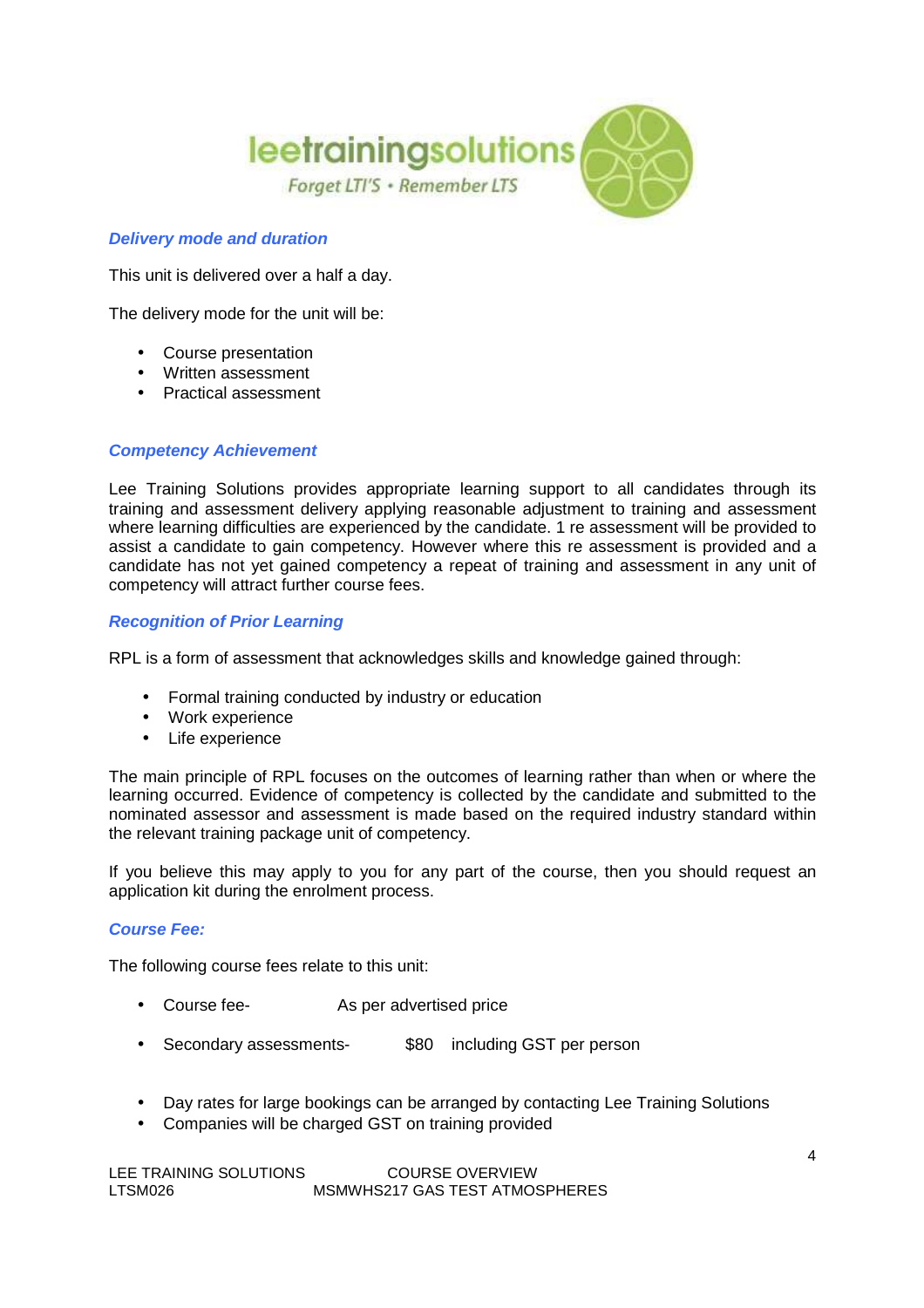

### **Reissuance**

Is a fee payable when an original copy of the Statement of Attainment for a course you have undertaken, with Lee Training Solutions is requested at a future date

- Reissuance fee-  $$50$  GST-\$5 Total-\$55
- RPL will be \$150 plus any associated costs upon application.

### **Travel arrangements**

**Travel arrangements for the Trainer and Assessor for work outside the Perth metro area is charged at cost plus 15%.**

**Alternately travel arrangements can be made by the client by issuing Lee Training Solutions with travel arrangement documentation prior to course commencement.**

#### **Recognition Policy**

Lee Training Solutions has a policy in place that recognises all Qualifications that are issued by other Registered Training Organisations.

#### **Payment methods**

**Booking form and invoice will note payment method.**

#### *Fees Paid in Advance*

**Lee Training Solutions** will only enrol candidates who have paid the required course fees in advance or Employer has supplied a Purchase Order number.

**Lee Training Solutions** will only accept a maximum of \$1000.00 candidate fees in advance of course commencement.

Following course commencement fees required to be paid will not exceed \$1500.00 for any part of course that is yet to be delivered.

## *Additional Service Costs*

Once **Lee Training Solutions** issues a Statement of Attainment to a candidate and the candidate requires reissue of the Statement of Attainment in the future a service fee of \$55 GST inclusive will apply.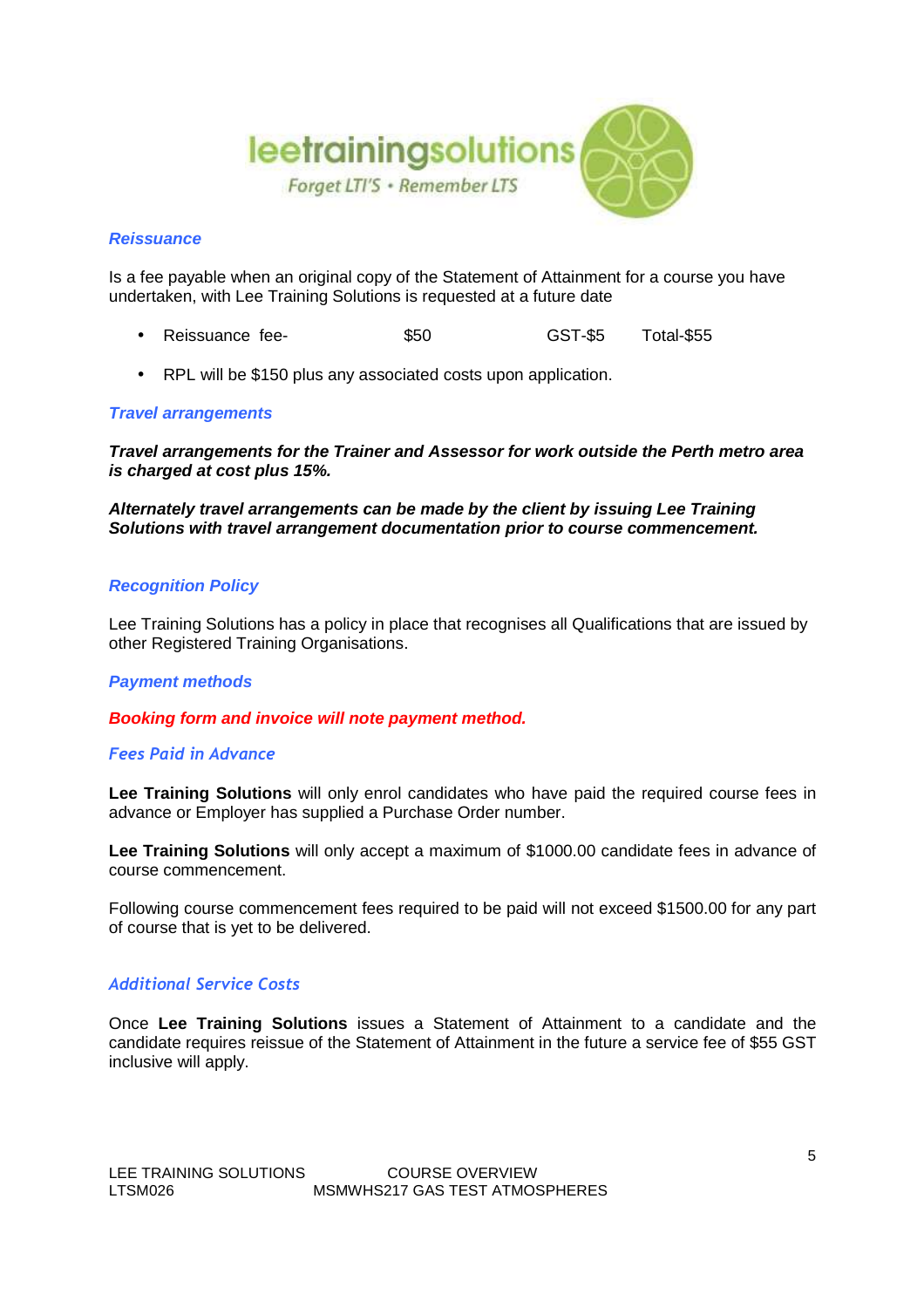

#### **Course Completion Guarantee**

Once the candidate has commenced their chosen course **Lee Training Solutions** will guarantee to complete the training and/or assessment within the course duration and will further negotiate the timing for completion of the course if a candidate is unable to complete the course due to illness or extenuating circumstances.

#### **Refund**

In the case of early withdrawal **(Valid reason agreed by Lee Training Solutions)** from the course, where 20% or less of the course has been provided to the candidate a 100% refund less \$30.00 admin fee will apply. Where less than 50% of the course has been provided to the candidate a 50% refund less \$30.00 admin fee will apply. Where 50% or more of the course has been provided to the candidate no refund will apply.

**If Lee Training Solutions is not notified 5 days prior to booking the course the whole course fee will be charge to the client.**

**Please contact us immediately if unable to attend the course: Phone 0409 686 639** 

#### **Complaints and Appeals**

The complaints and appeals policy of **Lee Training Solutions** provides an avenue for candidates to address their complaints and appeals to **Lee Training Solutions** Management and have them dealt with in a constructive and timely manner. All outcomes of complaints and appeals will be responded to in writing. If resolution is not reached an Independent adjudicator may be sought at little or no extra cost to the candidate.

**Please note: Complaints and appeals must be lodged within a 48 hour period from the completion of the course or will not be considered.**

#### **National Training Complaints Hotline**

**The government has introduced the National Training Complaints Hotline for candidates who to make a complaint about any training issues they may have.** 

**They can be contacted on the following email address or phone number:** 

**skilling@education.gov.au or 133873**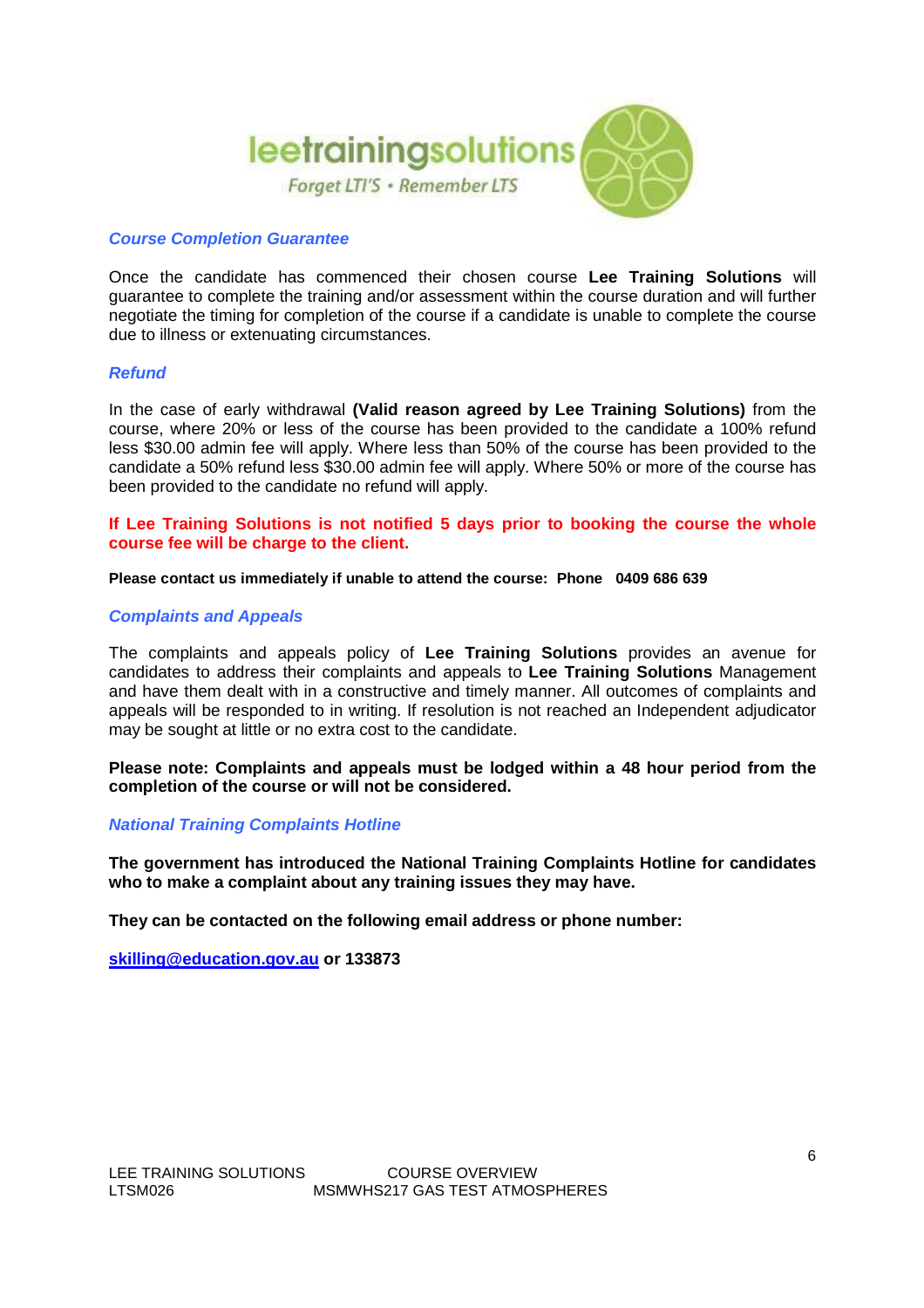

# **Lee Training Solutions can be contacted by email or phone**

Contact details: Lee Training Solutions Pty Ltd

Craig Lee Managing Director

PH 0409 686 639

Email; leetraining@bigpond.com